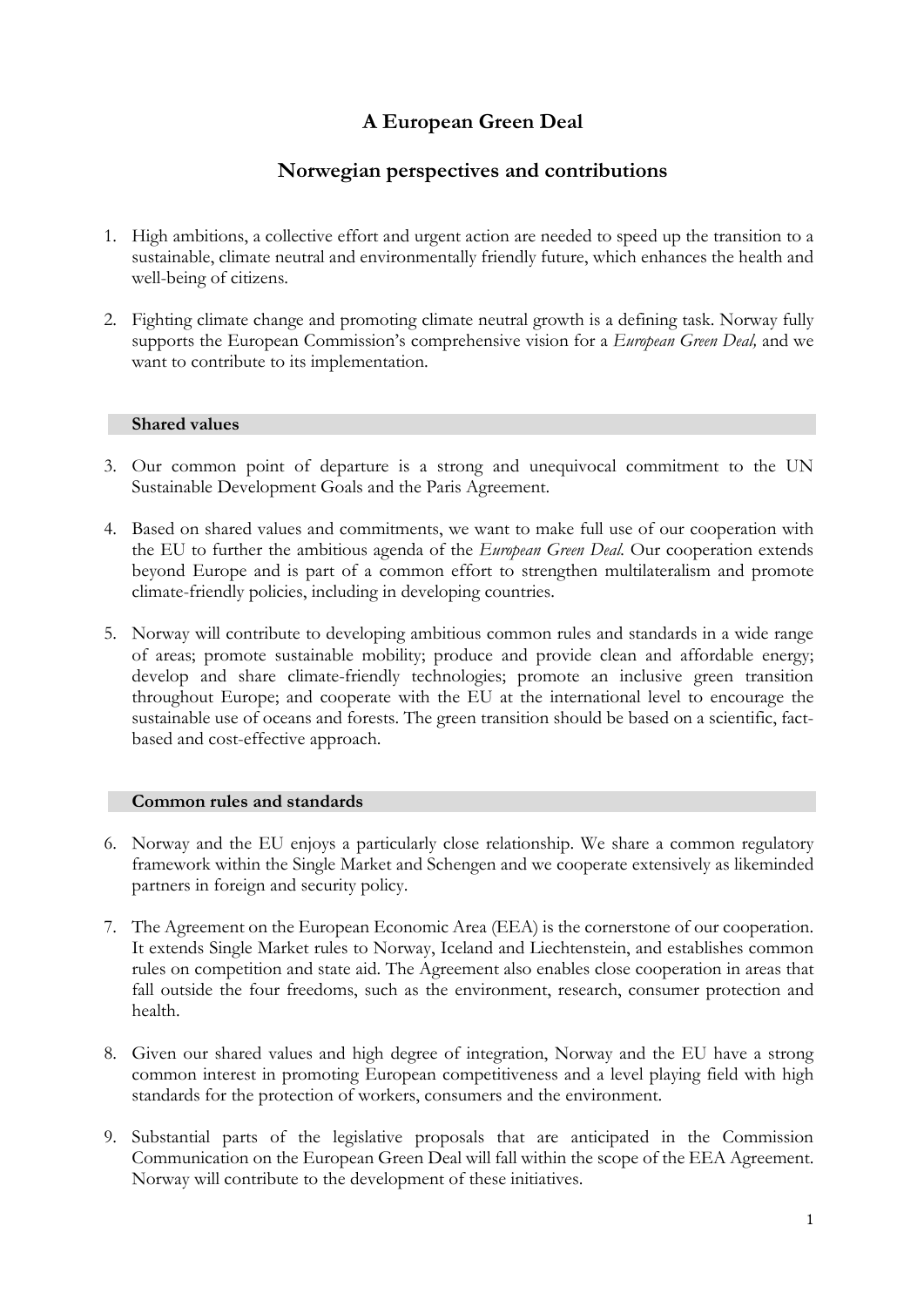- 10. We will continue to be a progressive partner in developing common rules and standards in a wide range of areas, including the circular economy, food safety, transport, emissions trading, integrated markets, energy efficiency, renewable energy, offshore wind, plastics, batteries and chemicals, as well as sustainable finance, public procurement and state aid.
- 11. Given Norway's close integration with the EU, we are also eager to engage in a dialogue on the proposed Carbon Border Adjustment Mechanism.

#### **Ambitious climate commitments**

- 12. Norway is a committed participant in the informal Green Growth Group, consistently calling for stronger European climate action.
- 13. We are contributing to the concerted European efforts to cut greenhouse gas emissions, in particular through our participation in the EU Emissions Trading System (EU ETS) and in the cooperation on emissions reductions in sectors that fall outside the ETS for the period 2021- 2030. We believe a consistently high price of carbon across time, sectors and jurisdictions is the most effective tool to cut emissions.
- 14. On 7 February 2020, the Norwegian government submitted a revised Nationally Determined Contributions under the Paris Agreement. Our new and enhanced target is to reduce greenhouse gas emissions by at least 50%, and towards 55% by 2030, compared to 1990 levels. We encourage the EU to increase its 2030 climate target to reduce emissions by 55%.
- 15. The Nordic Prime Ministers have adopted a new strategic vision for Nordic cooperation, with the aim of ensuring a green, competitive and socially sustainable region. Many of the planned regional initiatives will directly support the implementation of the European Green Deal.

#### **Sustainable mobility**

- 16. Our ambition is to halve greenhouse gas emissions from the transport sector by 2030, compared to 2005. In 2019, more than 42 % of Norway's new passenger cars were battery electric. The ambition of the Norwegian parliament is that by 2025 all new passenger cars sold should be zero-emission vehicles.
- 17. By 2030, our ambition is to reduce emissions from domestic shipping and fisheries by half, through the promotion of low- and zero-emission solutions for all types of vessels.
- 18. Technological development, ambitious European legislation on emission standards, and active national and local policies to promote a cleaner transport sector are pivotal in order to succeed.

#### **Clean energy**

19. Market based solutions and efficient energy markets are essential for ensuring the availability of clean and affordable energy in Europe. A well-functioning ETS, which provides credible long-term incentives for market actors, is crucial for ensuring a successful climate policy.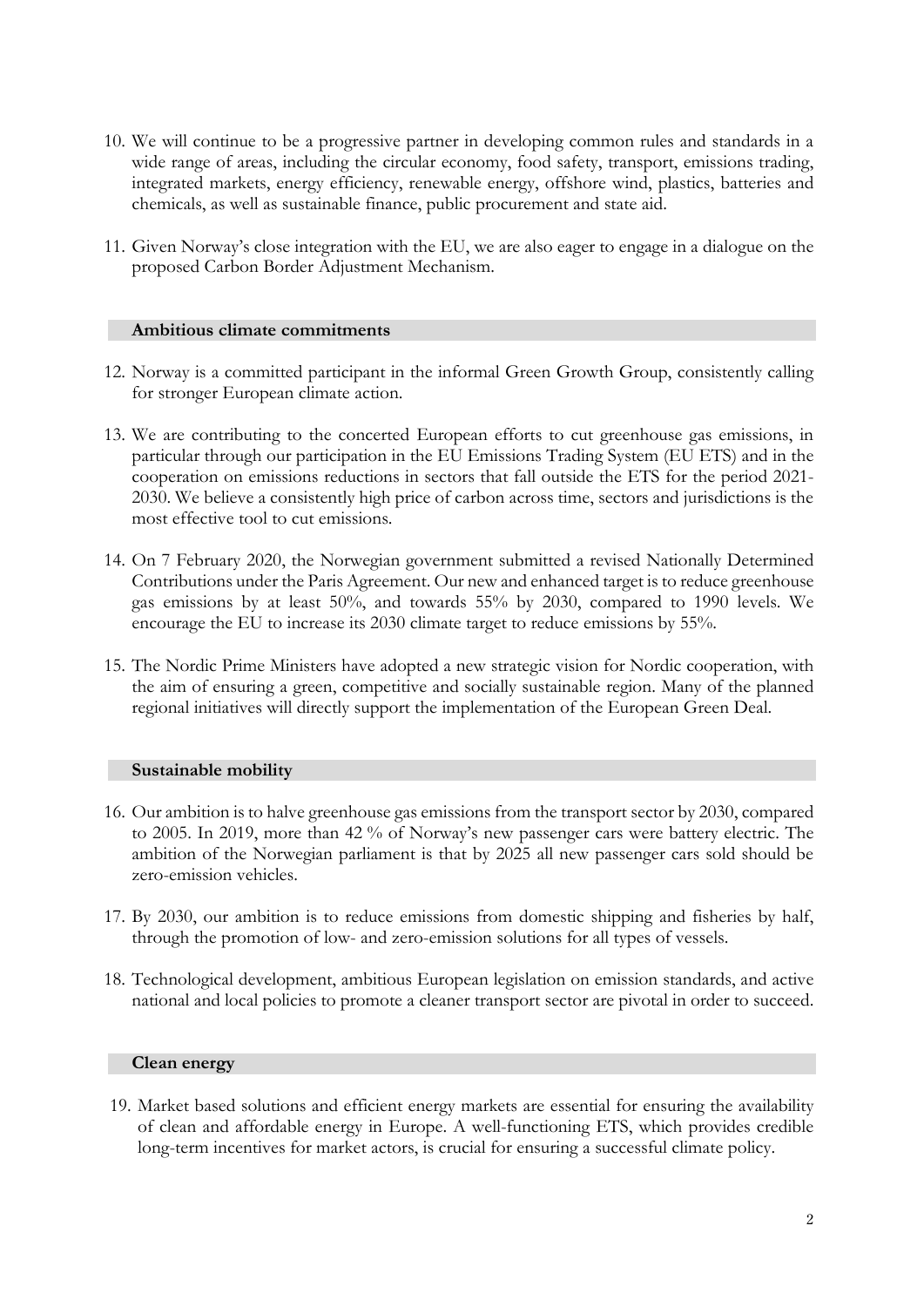- 20. An energy-efficient economy is vital if we are to reach our shared goals. New technology and digitalisation provide opportunities for energy efficiency measures in buildings and industry, demand-side flexibility, and for local energy production to play a part in the green transition.
- 21. Norway has decades of experience from its large renewable energy sector, which has mainly been built on hydropower. The share of renewables in Norway's total energy consumption currently exceeds 70 %, while the share of renewables in electricity production is around 98 %. The Norwegian electricity market was deregulated in the early 1990s, and is part of the successfully integrated Nordic electricity market. Over the decades, electricity market integration has provided substantial benefits to the Nordic economies, and this experience could serve as inspiration in the discussions in the EU in the time ahead.
- 22. Norway will remain a large and reliable supplier of natural gas, which can be an affordable and flexible source of energy when reducing emissions from coal-based power generation, or balancing intermittent renewable energy production, for instance solar and wind power. When combined with carbon capture and storage (CCS), natural gas can also be a sustainable longterm energy source.
- 23. Once technology has been developed and costs have been reduced, hydrogen could provide a long-term solution for decarbonising the energy sector. Large-scale production of clean hydrogen requires natural gas with CCS or large volumes of renewables. A hydrogen value chain could make use of existing gas infrastructure, thus reducing the need for new investments in infrastructure.

## **Green technology**

- 24. Our ambitions can only be achieved if we intensify our joint efforts to develop competitive, zero-emission technologies to the benefit of the economy, our society and citizens. A broad, knowledge-based approach is needed.
- 25. We welcome the emphasis placed on green technologies by Horizon Europe. This gives great potential for even closer cooperation between Norwegian researchers, businesses and municipalities and their partners from EU Member States.
- 26. Our advanced maritime sector is an important driver of technological progress. In particular, it has been developing solutions for electric ferries and low-emission propulsion systems. Government support schemes and green public procurement have supported this work, and we are eager to share the lessons learned with European partners.
- 27. Norway is playing a leading role in developing CCS technologies, and we welcome the importance given to CCS by the European Commission. The Norwegian Government's ambition is to develop a cost-effective solution for full-scale CCS in Norway, provided that it leads to technology development internationally. The project includes transportation of CO2 from industrial sites and storage in a large offshore reservoir. The storage site will have extra capacity for additional  $CO<sub>2</sub>$  volumes, which will allow the infrastructure to be shared by  $CCS$ projects in Europe. It will be difficult for Norway to achieve these ambitions without significant financial support from external sources, including EU programs. The storage site in the Norwegian project will have capacity for additional CO<sup>2</sup>-volumes, thus facilitating other European CCS-projects.